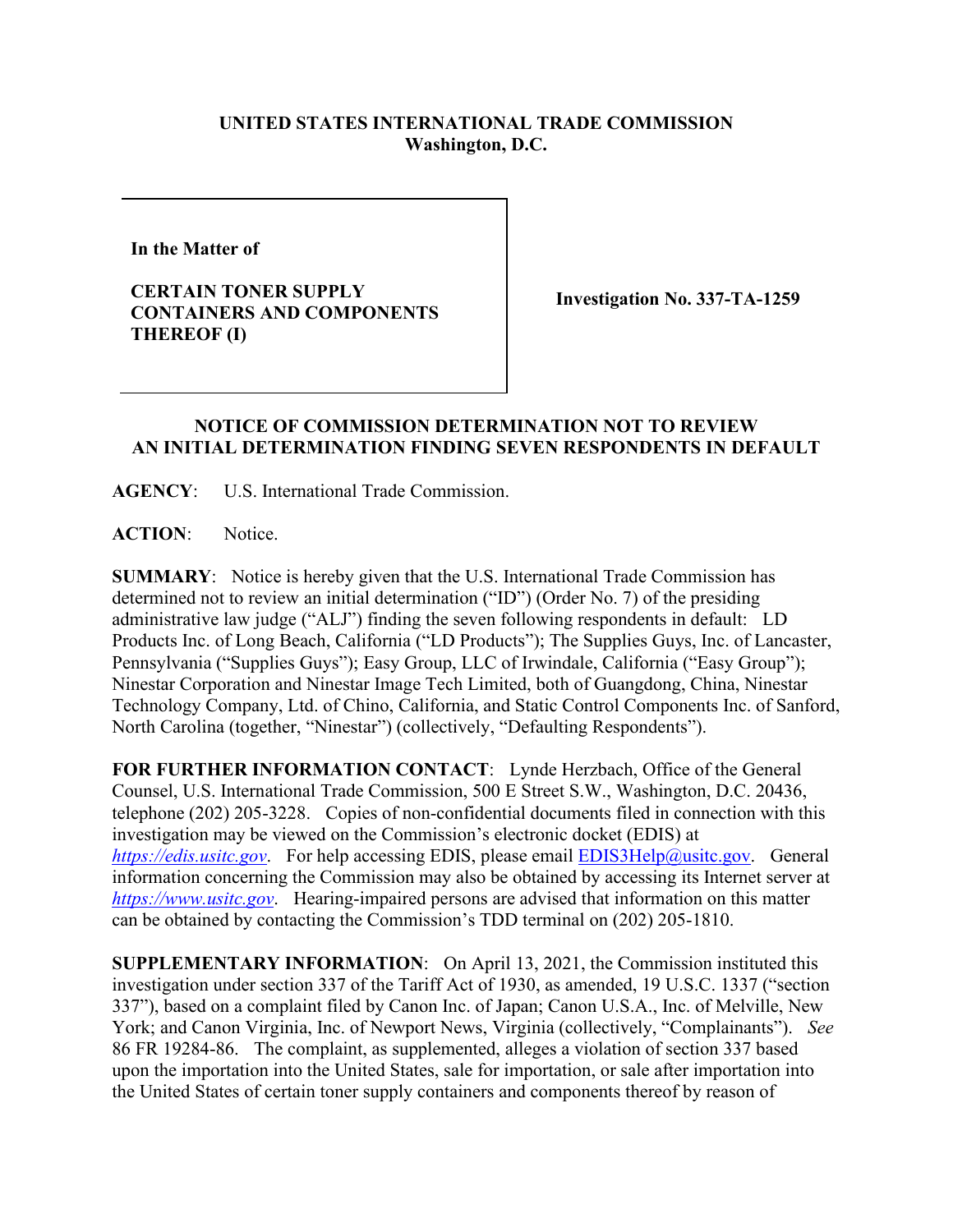infringement of certain claims of U.S. Patent Nos. 10,209,667 ("the '667 patent"); 10,289,060 ("the '060 patent"); 10,289,061 ("the '061 patent"); 10,295,957 ("the '957 patent"); 10,488,814 ("the '814 patent"); 10,496,032 ("the '032 patent"); 10,496,033 ("the '033 patent"); 10,514,654 ("the '654 patent"); 10,520,881 ("the '881 patent"); 10,520,882 ("the '882 patent"); 8,565,649; 9,354,551; and 9,753,402. *Id*. The complaint further alleges that a domestic industry exists. *Id.* The notice of investigation names twenty-six respondents, including LD Products, Supplies Guys, Easy Group, and Ninestar. *Id*. At institution, the Commission severed the investigation into two investigations. The present investigation was instituted to determine whether there is a violation of section 337 in the importation, sale for importation, or sale within the United States after importation of toner supply containers and components thereof by reason of infringement of claims 1, 3, 6-8, and 11 of the '667 patent; claims 1, 2, and 6-8 of the '060 patent; claims 1-3, 6- 8, and 11 of the '061 patent; claims 1, 2, 4, 7-9 and 12 of the '957 patent; claims 1, 4, 7-9, and 12 of the '814 patent; claims 1, 4, 7-9, 12, 50, 53, 56-58, and 61 of the '032 patent; claims 1, 5, 8- 10, 13, 14, 18, 21-23, and 26 of the '033 patent; claims 1, 3-5, 46, and 48-50 of the '654 patent; claims 1, 5, 8-10, and 13 of the '881 patent; and claims 1 and 6-8 of the '882 patent. *Id.* The Office of Unfair Import Investigations is also a party to the investigation. *Id*.

The complaint and NOI were later amended to correct the name of originally-identified respondent, Do It Wiser, LLC d/b/a Image Toner, to Do It Wiser, Inc. d/b/a Image Toner. Order No. 5 (May 13, 2021), *unreviewed by* 86FR 29292-93 (June 1, 2021).

On June 11, 2021, the Defaulting Respondents each filed a notice of their intent to default. The Defaulting Respondents have each filed an answer to the complaint and notice of investigation.

On June 22, 2021, the ALJ issued the subject ID (Order No. 7) finding the Defaulting Respondents in default pursuant to Commission Rule 210.17(h) (19 CFR 210.17(h)). Order No. 7 (June 22, 2021).

No party petitioned for review of the subject ID.

The Commission has determined not to review the subject ID. The Defaulting Respondents are found in default.

The Commission vote for this determination took place on July 6, 2021.

While temporary remote operating procedures are in place in response to COVID-19, the Office of the Secretary is not able to serve parties that have not retained counsel or otherwise provided a point of contact for electronic service. Accordingly, pursuant to Commission Rules 201.16(a) and 210.7(a)(1) (19 CFR 201.16(a), 210.7(a)(1)), the Commission orders that the complainant complete service for any party/parties without a method of electronic service noted on the attached Certificate of Service and shall file proof of service on the Electronic Document Information System (EDIS).